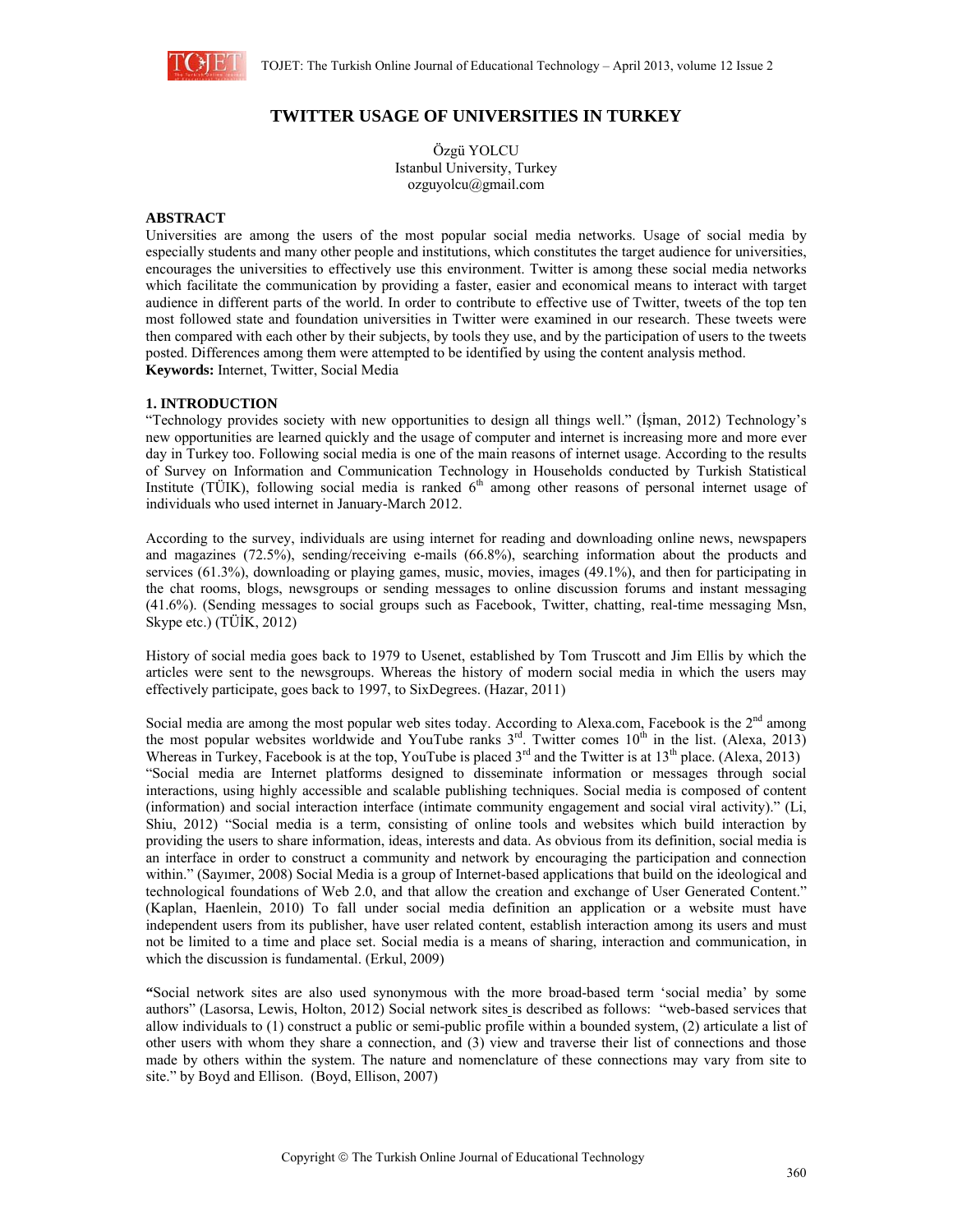

Besides being a communication channel, social media can act as a catalyzer for other channels as well. (Güçdemir, 2010) For instance followers can access the website belong the link when links, which is on tweets, click by followers who interest with the subject. Individuals are no longer just watchers or readers but they transform into players who directly spread information with the help of social media. (Yağmurlu, 2011) Social, video, image and information sharing networks as well as microblogs such as Twitter are listed among the social media application.

Twitter, one of the most popular social media, showed up in 2006 and it was accepted as "real-time information network" (Twitter, 2013) short message service" or "micro-blogging" application (Lovejoy, Waters, Saxton, 2012). "Micro-blogs (e.g., Twitter) are social networking services that enable users to send and read very short messages, which are usually restricted by the number of characters in the message." (Berthon, Pitt, Plangger, Shapiro, 2012)

"Twitter is a real-time network that allows users from across the globe to share information through private and public messages" (Waters, Jamal, 2011) Twitter has over 500 million registered users today. Some Twitter users may have millions of followers, i.e. Justin Bieber has 36 million, Lady Gaga has 35 million, Katy Perry has 33 million, Rihanna has 28 million, Barack Obama has 28 million followers. (Twitter, 2013)

Twitter users construct their own profiles, choose whom they want to follow and send their messages defined as "tweet" and capped at 140 characters in a way to be seen by their followers. Tweets posted by users appear in reverse chronological order on the user's profile. (Rybalko, Seltzer, 2010) Messages can promptly be seen by the followers. Members of a group may be informed of whereabouts of other users and what other users do at a specific time. "Users have the capability to send messages directed to other users (i.e.,@username), to ''retweet'' (or re-broadcast) messages originally posted by others, and to follow or engage in trending topics (i.e., #trendtopic)." (Lasorsa, Lewis, Holton, 2012)

Some Twitter terms and signs means like this; (Twitter, 2013)

-Tweet (verb): "Tweet, tweeting, tweeted. The act of posting a message, often called a "Tweet", on Twitter."

 $-\omega$ : "The  $\omega$  sign is used to call out usernames in Tweets. When a username is preceded by the  $\omega$  sign, it becomes a link to a Twitter profile."

-Retweet (noun): "A Tweet by another user, forwarded to you by someone you follow."

-#: "The # symbol, called a hashtag, is used to mark keywords or topics in a Tweet. It was created organically by Twitter users as a way to categorize messages."

"Twitter is a service for friends, family and coworkers to communicate through the exchange of quick, frequent answer to one simple question: What are you doing?" (Scott, 2009) Twitter prompts users to answer this question, "creating a constantly- updated timeline, or stream, of short messages that range from humor and musings on life to links and breaking news." (Marwick, Boyd, 2011)

# **2. PURPOSE AND METHODOLOGY**

In our research, twitter messages of most followed 10 state and foundation universities were examined. Content Analysis method, a research method defined by Berelson (1952) as "objective, systematic and quantitative description of manifest content of communications" was used in order to identify the present content. (Bilgin, 2000)

In Twitter, there are university accounts opened and operated by universities themselves as well as there are different group's accounts which are opened and managed using the name of the universities. Scope of our research covers only official university Twitter accounts. In order to ensure that exclusively official accounts were chosen, only these Twitter accounts were included in our research which were linked in the official websites of universities and whose link were active.

There are 103 state and 65 foundation universities in Turkey according to information provided on the official website of Higher Education Council (YÖK). (YÖK, 2013) YÖK website includes the names and web addresses of all universities as well. University websites were reached by using this information in our research. (YÖK, 2013) Then simply by clicking on Twitter logos and names presented in these official websites, official university Twitter accounts were reached. Ten most followed state and foundation universities were identified and expressed in tables based on the number of followers of their accounts. Ten most followed state and foundation universities are as follows: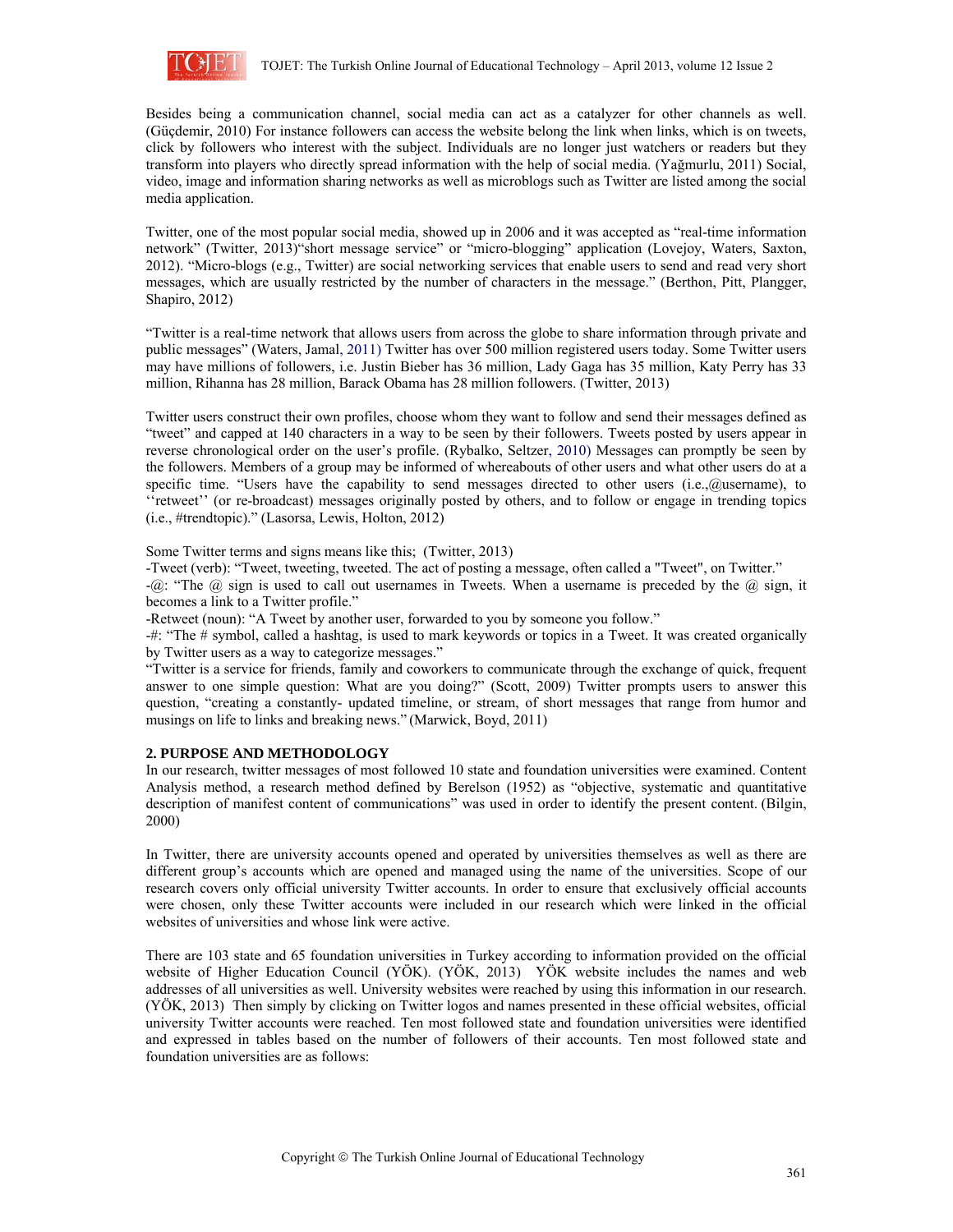| University name                      | <b>Number of follower</b> |
|--------------------------------------|---------------------------|
| Istanbul University                  | 12257                     |
| Middle East Technical University     | 10663                     |
| <b>Istanbul Technical University</b> | 10227                     |
| Yıldız Technical University          | 9690                      |
| Sakarya University                   | 9446                      |
| Bogazici University                  | 7610                      |
| Ege University                       | 7345                      |
| Marmara University                   | 6670                      |
| Pamukkale University                 | 4984                      |
| Abdullah Gül University              | 4498                      |

| Table 1: Ten most followed state universities |  |  |  |  |  |
|-----------------------------------------------|--|--|--|--|--|
|-----------------------------------------------|--|--|--|--|--|

| rabic 2. run most fonowed foundation umversittes |                           |  |  |  |
|--------------------------------------------------|---------------------------|--|--|--|
| University name                                  | <b>Number of follower</b> |  |  |  |
| <b>Yeditepe University</b>                       | 13501                     |  |  |  |
| <b>Bahcesehir University</b>                     | 10653                     |  |  |  |
| Istanbul Bilgi University                        | 10029                     |  |  |  |
| Istanbul Aydın University                        | 7961                      |  |  |  |
| <b>Bilkent University</b>                        | 7558                      |  |  |  |
| <b>Beykent University</b>                        | 6822                      |  |  |  |
| Istanbul Kültür University                       | 5443                      |  |  |  |
| Nisantası University                             | 5173                      |  |  |  |
| <b>Fatih University</b>                          | 5091                      |  |  |  |
| TOBB University of Economics and Technology      | 4857                      |  |  |  |

| Table 2: Ten most followed foundation universities |
|----------------------------------------------------|
|----------------------------------------------------|

Within the scope of the research, Twitter messages which were posted on the official university Twitter accounts between July and December 2012 were reached. Tweets posted on the first day of each month were selected and in some cases where there were no tweets on the first day, tweets of the next day were counted in. Those tweets then, which were obtained from different university accounts, were compared.

Messages posted on the Twitter accounts were examined and as a first step, it was attempted to define to which questions these messages were responding. Questions, which will then be used in our research, have been chosen based on previous article "Use of News Articles and Announcements on Official Websites of Universities". (Yolcu, 2011) Therefore, responded questions were classified under 4 main categories based on their characteristics. Those categories are "Information about the University", "Ways of reaching and contacting the University", "Easier and faster access to information relating to the university and to services offered" and "Admissions to the University. Announcements and conditions to join events, services and resources".

Questions used in the previous research were re-evaluated based on the needs of our new research and necessary amendments were made based on our assessment of which questions were responded by those new matters faced during the examination of Twitter accounts in our research but not faced while the websites were examined in the previous research. Questions for each category which will be used in our research are presented in Table 3.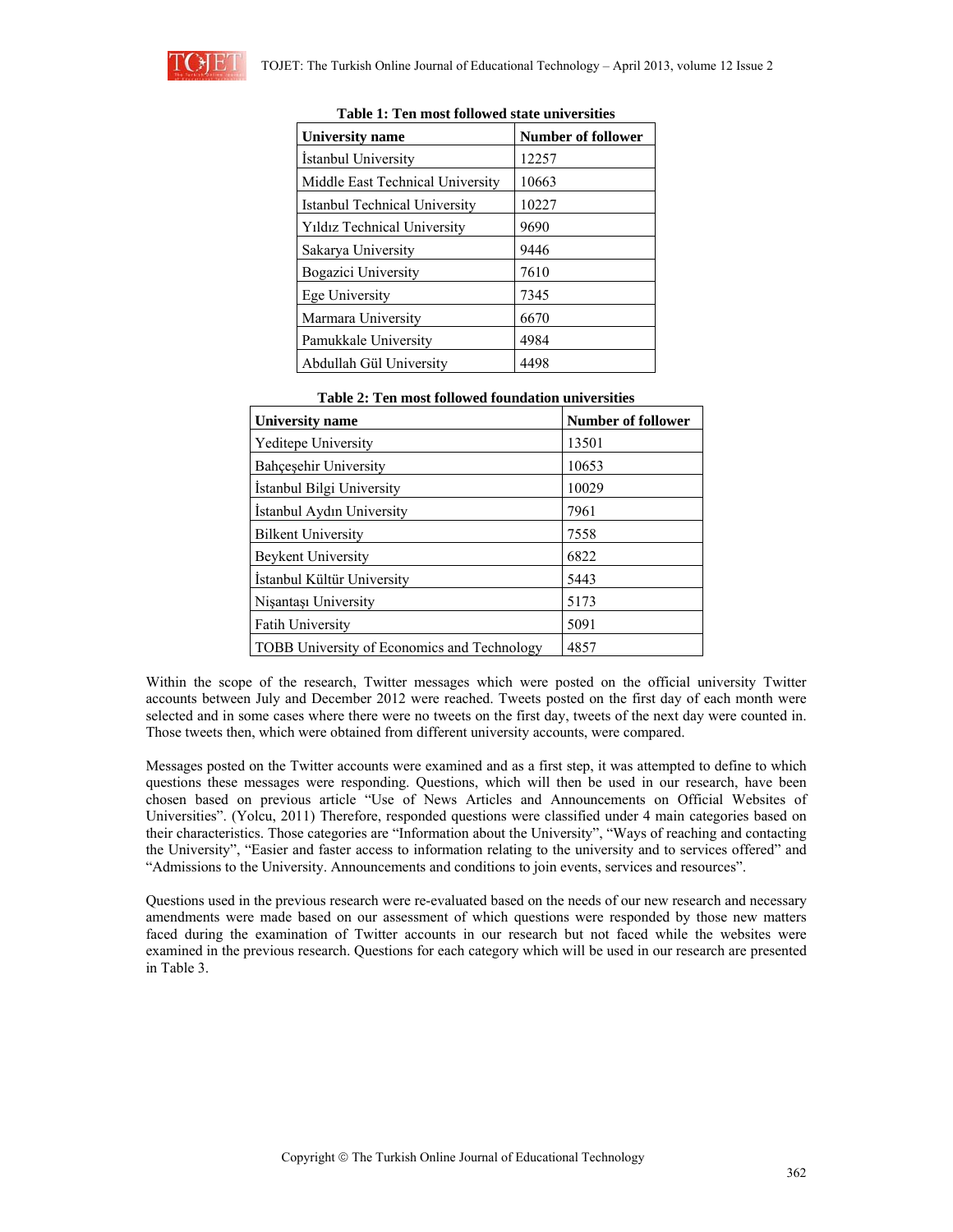

|                | т пиогнинон ивоит не ештеген                             |                                                                                                                                                                                                                                                                                                                                                                                                                                            |  |  |  |
|----------------|----------------------------------------------------------|--------------------------------------------------------------------------------------------------------------------------------------------------------------------------------------------------------------------------------------------------------------------------------------------------------------------------------------------------------------------------------------------------------------------------------------------|--|--|--|
|                | <b>QUESTIONS ANSWERED</b>                                | <b>MAIN SUBJECTS OF TWEETS</b>                                                                                                                                                                                                                                                                                                                                                                                                             |  |  |  |
|                | Who we are?                                              | Name, logo, history of the university                                                                                                                                                                                                                                                                                                                                                                                                      |  |  |  |
| $\overline{2}$ | What we produce as a result of works we                  | Publications done by researchers, research findings, awards,                                                                                                                                                                                                                                                                                                                                                                               |  |  |  |
|                | conduct?                                                 | success stories of graduates                                                                                                                                                                                                                                                                                                                                                                                                               |  |  |  |
|                |                                                          | Success of academics and students                                                                                                                                                                                                                                                                                                                                                                                                          |  |  |  |
| 3              | What do we do? What services we give?                    | -Programs offered, researches being conducted, services offered to                                                                                                                                                                                                                                                                                                                                                                         |  |  |  |
|                |                                                          | the public, works in Public Relations and Social Responsibility                                                                                                                                                                                                                                                                                                                                                                            |  |  |  |
|                |                                                          | Conferences and seminars, academic visits, events related with                                                                                                                                                                                                                                                                                                                                                                             |  |  |  |
|                |                                                          | education and science                                                                                                                                                                                                                                                                                                                                                                                                                      |  |  |  |
| $\overline{4}$ | The infrastructure, life on campus, support<br>services? | -Campuses, administrative units and offices, facilities on<br>campuses, laboratories, museums, galleries, collections, botanical<br>gardens, libraries, bookstores, shopping facilities, food services,<br>housing opportunities, security, health services/hospital, day care,<br>-Artistic and athletic activities on campus, student events<br>-Support Services: counselling services, career services, facilities<br>for the disabled |  |  |  |
|                |                                                          | Libraries, scholarships                                                                                                                                                                                                                                                                                                                                                                                                                    |  |  |  |
| 5              | Who works at the university? What are their              | Administration, administrative policy, Vision/mission and                                                                                                                                                                                                                                                                                                                                                                                  |  |  |  |
|                | work principles?                                         | working principles, personnel policies, job opportunities, Targets                                                                                                                                                                                                                                                                                                                                                                         |  |  |  |
|                |                                                          | retirees                                                                                                                                                                                                                                                                                                                                                                                                                                   |  |  |  |

#### **Table 3: Main subjects of tweets and matters responded therein.**  Questions within each category used in our research are listed below; **A-Information about the University**

| B. Ways of reaching and contacting the University |                                                                        |  |  |
|---------------------------------------------------|------------------------------------------------------------------------|--|--|
| <b>QUESTIONS ANSWERED</b>                         | <b>MAIN SUBJECTS OF TWEETS</b>                                         |  |  |
| What are ways of reaching and contacting the      | Contact Information (telephone, address, fax, email address),          |  |  |
| university?                                       | directory, map, getting to the university using public transportation, |  |  |
|                                                   | directions                                                             |  |  |

# **C-Easier and faster access to information relating to the university and to services offered**

|   | <b>OUESTIONS ANSWERED</b>                                                                  | <b>MAIN SUBJECTS OF TWEETS</b>                                                                                                                                                                                                                                                                                                                                                                                                                                                                                                                                                                 |
|---|--------------------------------------------------------------------------------------------|------------------------------------------------------------------------------------------------------------------------------------------------------------------------------------------------------------------------------------------------------------------------------------------------------------------------------------------------------------------------------------------------------------------------------------------------------------------------------------------------------------------------------------------------------------------------------------------------|
|   | What are the media organs to reach<br>information pertaining to the university             | Magazines, Newspapers, Mail, Blog, Podcast, Social Media,<br>Website                                                                                                                                                                                                                                                                                                                                                                                                                                                                                                                           |
| 8 | What are practices that provide access to<br>services and information from the University? | Being informed about services and events at the university<br>through university's own e-mail system, SMS and website, to be<br>able to reach desired information and to send information to the<br>related persons, a search engine built into the website, special<br>pages prepared for its target audience (Graduates, business world<br>and entrepreneurs, potential students, academic staff and<br>employees, media, students other than university students, parents<br>and friends, visitors, Media, donators, job seekers, neighbours)<br>Online directory, Online library catalogue |

# **D- Admissions to the University. Announcements and conditions to join events, services and resources**

| <b>QUESTIONS ANSWERED</b>     | <b>MAIN SUBJECTS OF TWEETS</b>                                     |  |
|-------------------------------|--------------------------------------------------------------------|--|
| How are admissions conducted? | Special pages what contain information needed by future students,  |  |
|                               | admissions conditions, Fees and Scholarships, Information for      |  |
|                               | those who might wish to visit the campus, Information for those    |  |
|                               | who might wish to donate to the university, how to rent university |  |
|                               | facilities, campus tours                                           |  |
|                               | Informations about student registration, university presentation   |  |
|                               | activities                                                         |  |

Secondly, to what extent the means such as image, video, link, summary,  $\omega$ , #, e-mail address and phone number which have been used in the content of the tweets were determined. It was also determined if formal jargon was used or if there were tweets posted in languages other than Turkish.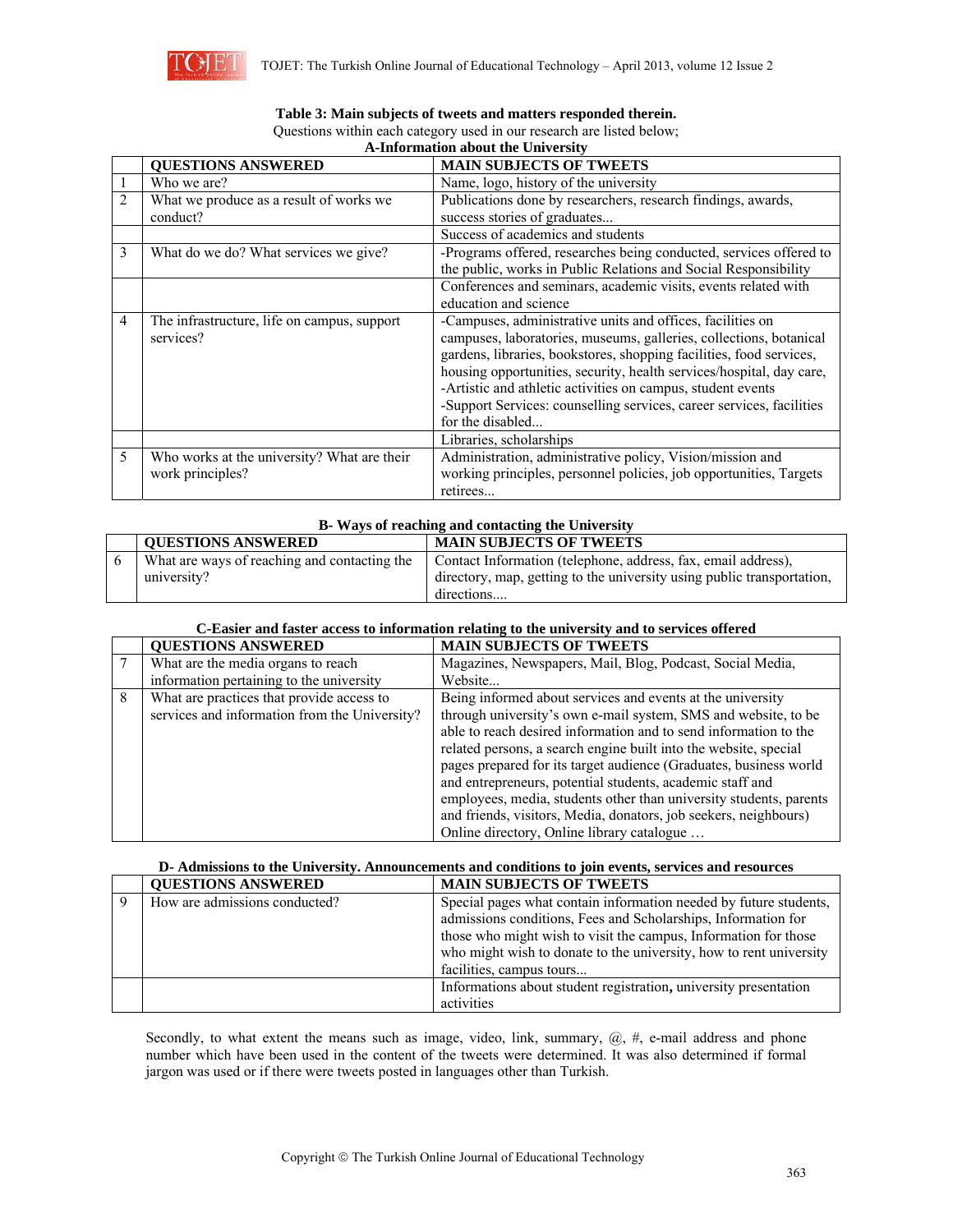

Thirdly, it was identified to what extent the users retweeted, added to their favorites, commented/questioned the messages sent by followers and to what extent the universities responded to comments and questions posted by the followers.

The question to which our research attempts to answer is:

### **QUESTION: "What are the differences of messages posted on the Twitter accounts of ten most followed state and foundation universities?**

Examining the obtained quantitative data by using the content analysis method, above question was attempted to be answered in our research.

# **3. FINDINGS**

A total of 250 tweets on state universities and 224 tweets on foundation universities were detected. Those tweets fall into three categories: "tweets posted by the universities", "tweets posted by the university departments or university staff and retweeted by the university" and "tweets posted by other users and retweeted by the university". Our research covers only first two categories: "tweets posted by the universities", "tweets posted by the university departments or university staff and retweeted by the university". In this context, 242 tweets of state and 199 tweets of foundation universities were compared with each other.

| Table 4: Most followed 10 state universities on Twitter and informations about Twitter accounts |               |                                    |                  |  |
|-------------------------------------------------------------------------------------------------|---------------|------------------------------------|------------------|--|
|                                                                                                 |               | Tweets posted by the               | Tweets posted by |  |
|                                                                                                 | <b>Tweets</b> | university departments or          | other users and  |  |
|                                                                                                 |               | posted by the university staff and | retweeted by the |  |

| University name                    | Tweets<br>posted by the<br>universities | university departments or<br>university staff and<br>retweeted by the university | other users and<br>retweeted by the<br>university | <b>Total</b> |
|------------------------------------|-----------------------------------------|----------------------------------------------------------------------------------|---------------------------------------------------|--------------|
| Istanbul University                | 22                                      |                                                                                  |                                                   | 22           |
| Middle East Technical University   | 37                                      |                                                                                  |                                                   | 39           |
| Istanbul Technical University      | 10                                      |                                                                                  |                                                   | 10           |
| <b>Yildiz Technical University</b> | 14                                      |                                                                                  | 2                                                 | 23           |
| Sakarya University                 | 53                                      |                                                                                  |                                                   | 53           |
| Bogazici University                | 10                                      | ٠                                                                                | 5                                                 | 15           |
| Ege University                     | 28                                      |                                                                                  |                                                   | 28           |
| Marmara University                 | 29                                      |                                                                                  |                                                   | 29           |
| Pamukkale University               | 8                                       |                                                                                  |                                                   | 8            |
| Abdullah Gül University            | 22                                      |                                                                                  |                                                   | 23           |
| <b>Toplam</b>                      | 233                                     |                                                                                  | 8                                                 | 250          |

## **Table 5: Most followed 10 foundation universities on Twitter and informations about Twitter accounts**

| <b>University</b> name                                | <b>Tweets</b><br>posted by the<br>universities | Tweets posted by the<br>university departments or<br>university staff and<br>retweeted by the university | <b>Tweets posted by</b><br>other users and<br>retweeted by the<br>university | <b>Total</b> |
|-------------------------------------------------------|------------------------------------------------|----------------------------------------------------------------------------------------------------------|------------------------------------------------------------------------------|--------------|
| <b>Yeditepe University</b>                            | 32                                             |                                                                                                          |                                                                              | 32           |
| <b>Bahcesehir University</b>                          | 12                                             | 8                                                                                                        | 3                                                                            | 23           |
| İstanbul Bilgi University                             | 35                                             |                                                                                                          |                                                                              | 35           |
| İstanbul Aydın University                             | 9                                              |                                                                                                          |                                                                              | 11           |
| <b>Bilkent University</b>                             | 6                                              |                                                                                                          | 2                                                                            | 8            |
| Beykent University                                    | 20                                             |                                                                                                          | 3                                                                            | 23           |
| İstanbul Kültür University                            | 20                                             |                                                                                                          | 3                                                                            | 23           |
| Nisantası University                                  | 17                                             |                                                                                                          |                                                                              | 19           |
| <b>Fatih University</b>                               | 12                                             | 8                                                                                                        |                                                                              | 21           |
| <b>TOBB University of Economics</b><br>and Technology | 10                                             | 8                                                                                                        | 11                                                                           | 29           |
| <b>Toplam</b>                                         | 173                                            | 26                                                                                                       | 25                                                                           | 224          |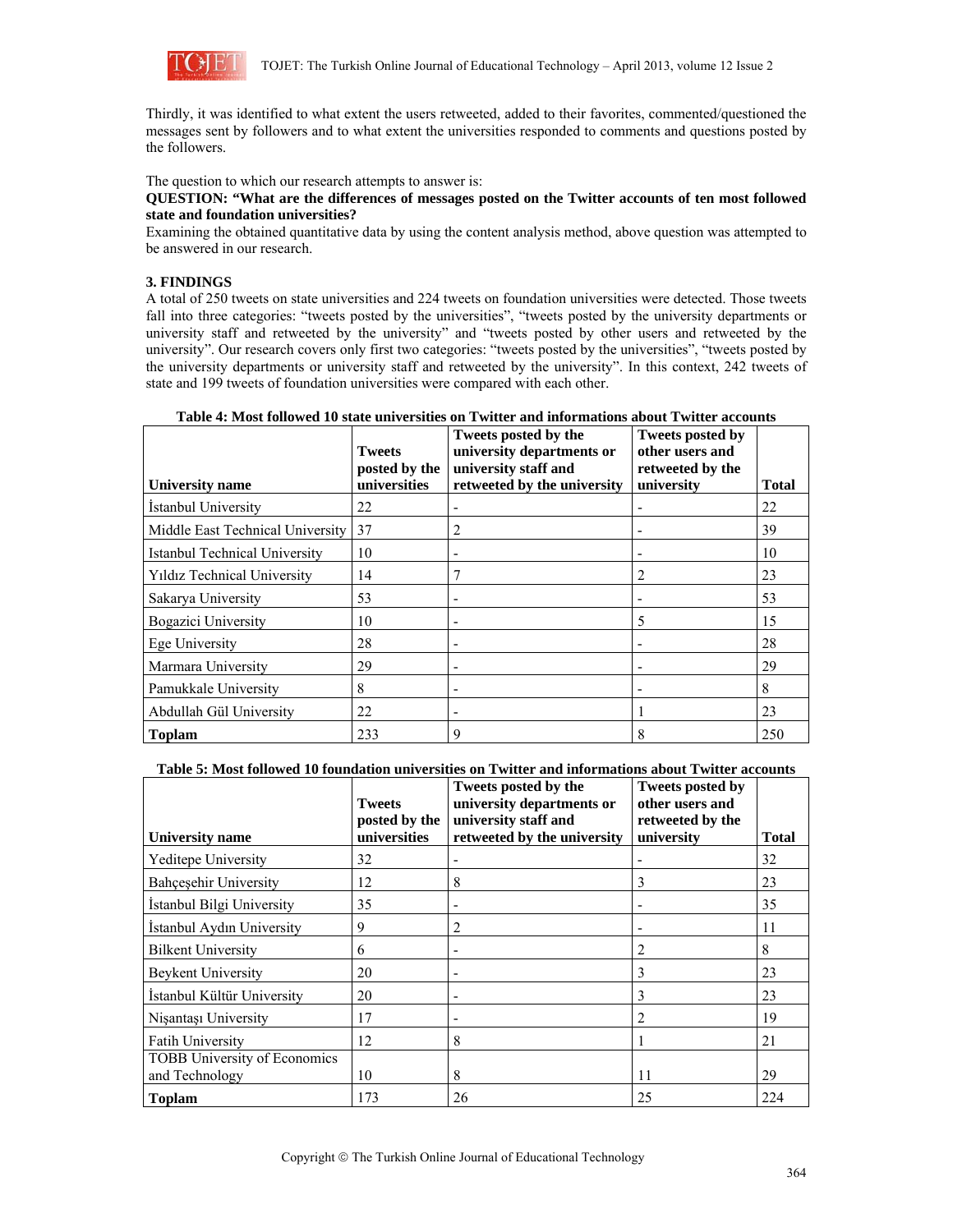

Messages on Twitter accounts were examined and it was initially determined mainly what questions were attempted to be answered by these messages. It is seen from the results that most tweets provide information about the university. (Table 6) 69% of tweets posted by the state universities and 70.35% of the tweets posted by the foundation universities include information about the university.

1.24 % of the tweets posted by the state universities respond to questions "Who are we?", whereas 8.68 % of them to "What we produce as a result of works we conduct?", 24.79% of them to "What do we do? What services we give?", 31.4% of them to "How are the infrastructural facilities, campus life and support services?", 2.89% of them to "Who works at the university? What are their work principles?". Those percentages for the corresponding questions for tweets posted by the foundation universities are 0.5%, 4.52%, % 44.72%, 19.6 % and 1% respectively.

The second matter about which tweets provided information is the ways of participating to the university (Admissions to the University. Announcements and conditions to join events, services and resources). The matter of "Invitation and conditions to joining to activities, services and opportunities" corresponds to 17.77 % of tweets posted by the state universities and 16.08% of tweets posted by the foundation universities.

Another matter, less frequent though, found in the tweets posted by the universities, which provides information is "Easier and faster access to information relating to the university and to services offered". 3.72 % of tweets posted by the state universities and 1.5% of tweets posted by the foundation universities respond to question of "What are the media organs to reach information pertaining to the university"

One other matter less subjected in the tweets is the ways of reaching and contacting the university. In these tweets, the means of contacting with the university are reminded to users by providing phone number and e-mail address or by reinstating that it is possible to contact via social media. 0.83 % of tweets posted by the state universities and 3.52 % of tweets posted by the foundation universities respond to question of "What are ways of reaching and contacting the university?"

Furthermore, unlike the article "Use of News Articles and Announcements on Official Websites of Universities" further information such as other institutions' activities relating to the university, scientific data, condolences and commemorations, celebrations for special days and get-well messages were encountered in tweets. 4.55 % of tweets posted by the state universities inform about other institutions' activities relating to the university and 3.3% of them provide scientific data whereas 0.5% of tweets posted by the foundation universities inform about other institutions' activities relating to the university, 0.5% of them provide scientific data and 4.02% of them involves condolences and commemorations, celebrations for special days and get-well messages.

Among the examined tweets, furthermore, there are numerous tweets posted aiming at responding a question using Twitter received via Twitter. In 14 tweets (% 5,78) posted by state universities and in 62 tweets (% 31,15) posted by foundation universities various questions received via Twitter were responded.

|                |                                                | <b>State</b>        | $\frac{0}{0}$ | <b>Foundation</b>   | $\frac{0}{0}$ |
|----------------|------------------------------------------------|---------------------|---------------|---------------------|---------------|
|                |                                                | <b>Universities</b> |               | <b>Universities</b> |               |
| $\mathbf{A}$   | <b>Information about the University</b>        | 167                 | % 69          | 140                 | % 70,35       |
| A <sub>1</sub> | Who are we?                                    | 3                   | % 1,24        |                     | % 0,5         |
| A2             | What we produce as a result of works we        |                     | %8,68         | 9                   | % 4,52        |
|                | conduct?                                       | 21                  |               |                     |               |
| A <sub>3</sub> | What do we do? What services we give?          | 60                  | % 24,79       | 89                  | %44,72        |
| A <sup>4</sup> | How are the infrastructural facilities, campus |                     | % 31,4        | 39                  | %19,60        |
|                | life and support services?                     | 76                  |               |                     |               |
| A <sub>5</sub> | Who works at the university? What are their    |                     | % 2,89        | $\mathfrak{D}$      | %1            |
|                | work principles?                               |                     |               |                     |               |
| B              | The ways of reaching and contacting the        | $\mathbf{2}$        | % 0.83        | 7                   | % 3,52        |
|                | university                                     |                     |               |                     |               |
| <b>B6</b>      | What are ways of reaching and contacting the   | $\mathfrak{D}$      | % 0,83        |                     | % 3,52        |
|                | university?                                    |                     |               |                     |               |
| $\mathbf C$    | <b>Easier and faster access to information</b> | 9                   | $\%3,72$      | 3                   | % 1,5         |
|                | relating to the university and to services     |                     |               |                     |               |
|                | offered                                        |                     |               |                     |               |

**Table 6: Main subjects and questions responded in tweets posted by most followed 10 state and foundation universities on Twitter**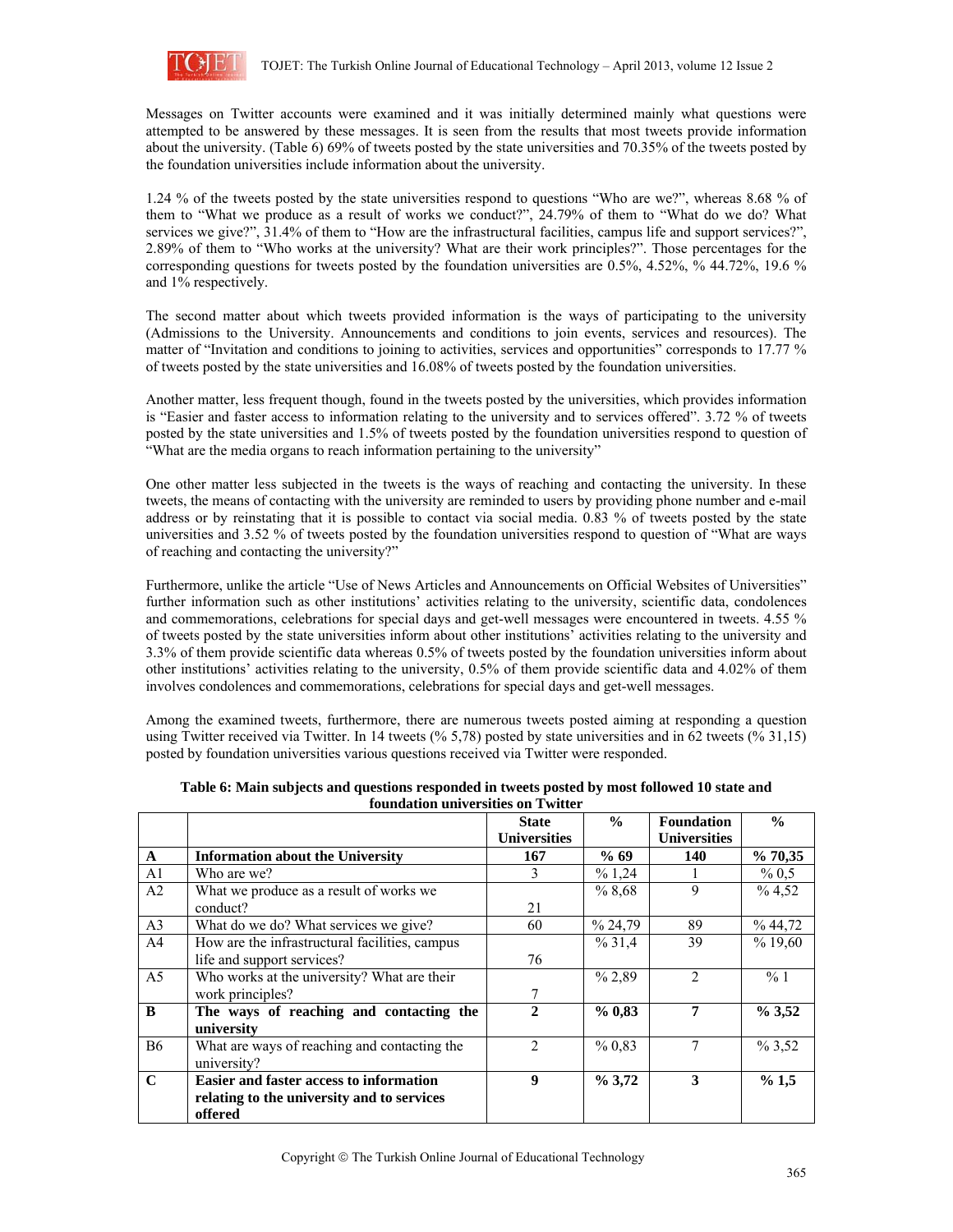

| C7             | What are the media organs to reach information<br>pertaining to the university?                                | 9            | % 3,72                 |     | % 1,5    |
|----------------|----------------------------------------------------------------------------------------------------------------|--------------|------------------------|-----|----------|
| C8             | What are practices that provide access to<br>services and information from the University?                     |              |                        |     |          |
| D              | <b>Admissions to the University.</b><br>Announcements and conditions to join<br>events, services and resources | 43           | $\frac{0}{0}$<br>17,77 | 32  | %16,08   |
| D <sup>9</sup> | How are admissions conducted?                                                                                  | 43           | %17,77                 | 32  | %16,08   |
| E              | Other subjects                                                                                                 | 19           | 7,85                   | 10  | 5,02     |
| E10            | Other institutions' activities relating to the                                                                 |              | % 4,55                 |     | % 0,5    |
|                | university                                                                                                     | 11           |                        |     |          |
| E11            | Scientific datas                                                                                               | 8            | % 3,3                  |     | % 0,5    |
| E12            | Messages (condolences and commemorations,<br>celebrations for special days and get-well                        |              |                        |     | %4,02    |
|                | messages)                                                                                                      |              |                        | 8   |          |
|                | Page is not found                                                                                              | $\mathbf{2}$ | % 0.83                 | 7   | $\%3,52$ |
|                | Total                                                                                                          | 242          |                        | 199 |          |

Secondly, it was determined which and to what extent tool in the content of Twitter messages were used to identify how the universities deliver their messages on Twitter. (Table 7) Furthermore, it was determined to what extent an informal jargon was used and, if any, tweets posted in other languages than Turkish in Twitter messages.

In the examined tweets, "providing link to another website" turned out to be the mostly used tool among others. There were links provided in 83.8% of tweets posted by the state universities and in 51.2% of tweets posted by the foundation universities. Since there were 2 links provided in some cases, total number of links amounts to 218 for state universities and 104 in foundation universities.

Most links provided by universities belong to their official websites. (Table 8) 48.62% of links provided by the state universities and 43.27 % of links provided by the foundation universities direct the user to university's official website on which the subject is clarified in detail. Official university websites were followed by social media. 39.9% of links provided by the state universities and 47.12 % of links provided by the foundation universities belong to social media. Twitter and Facebook were found as most linked social media. They are followed by YouTube. Third mostly linked website type is the website which publishes on universities. 5.96% of links provided by the state universities and 0.96% of links provided by the foundation universities belong to websites which publish on universities. There are links to mass media in tweets as well. 3.67 % of links provided by the state universities and 0.96% of links provided by the foundation universities belong to mass media.

The second mostly used tool in the examined tweets is citing a Twitter address of other users which typically starts with @ symbol in the body of tweet. It is therefore ensured by that means that the Twitter user, whose address is included in the body of the message, gets the message as well. 9.91% of tweets posted by the state universities and 40.7% of tweets posted by the foundation universities include Twitter addresses which starts with @ symbol.

The third mostly used tool in tweets is using an informal jargon on occasions in writing tweets other than using full formal one. An informal jargon was detected in 9.92 % of tweets posted by the state universities and 25.63% of tweets posted by the foundation universities.

The fourth mostly used tool in tweets is using an image related with the message. 8.26 % of tweets posted by the state universities and 19.59% of tweets posted by the foundation universities included an image. The fifth mostly used tool in tweets is using a hashtag starting with the symbol  $# 2.89 \%$  of tweets posted by the state universities and 2.01% of tweets posted by the foundation universities included # symbol.

The sixth mostly used tool in tweets is adding a video related with the message. 3.71% of tweets posted by the state universities and 1% of tweets posted by the foundation universities included a video as well.

The seventh mostly used tool in tweets is providing university contact phone number. 0.82% of tweets posted by the state universities and 3.01% of tweets posted by the foundation universities included phone number.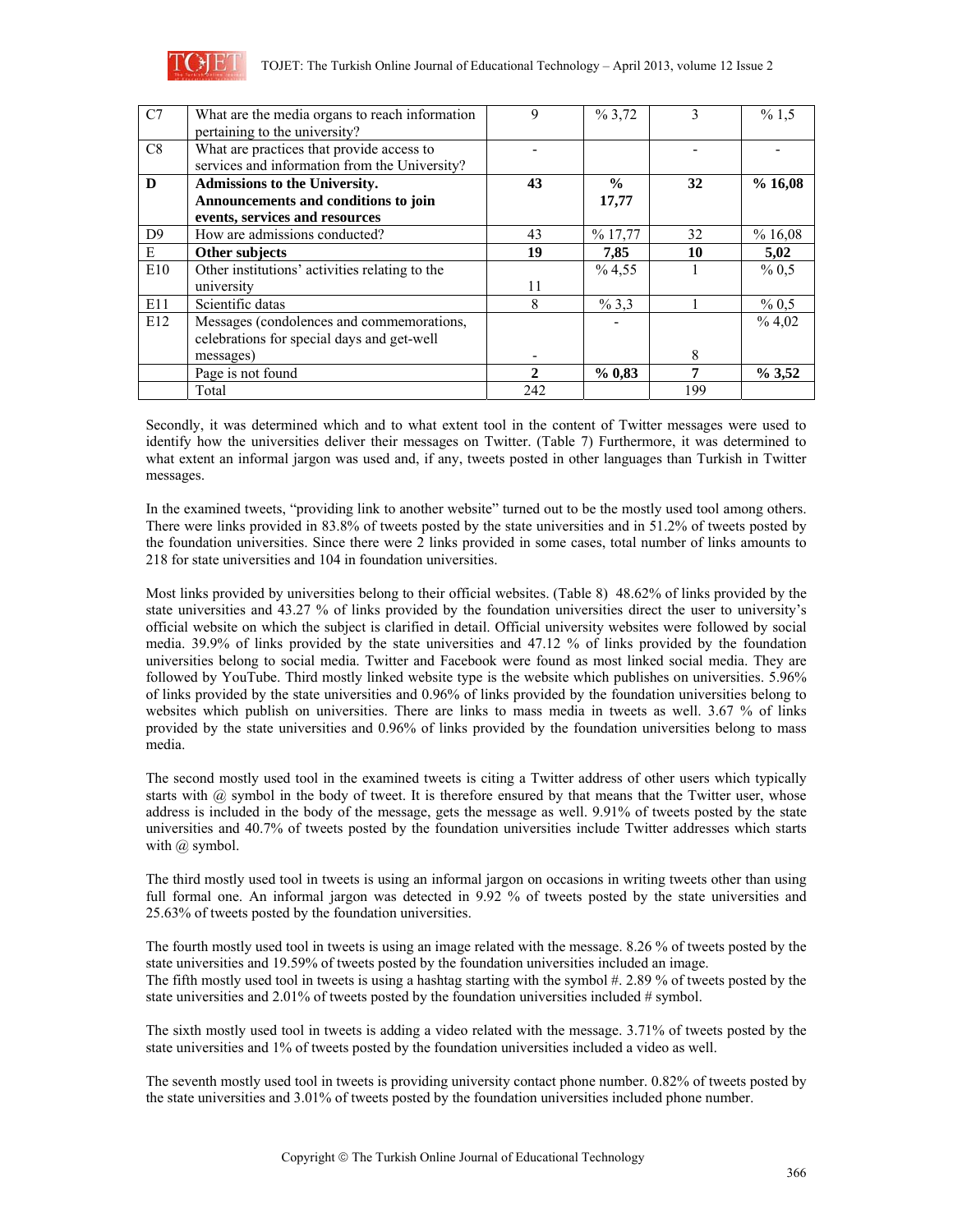

The eight mostly used tool in tweets is writing the message in another language in order to reach out people who use a different language other than Turkish. 2.47% of tweets posted by the state universities and 0.5% of tweets posted by the foundation universities included a message written in a different language other than Turkish. All of these messages written in a foreign language were in English.

The ninth mostly used tool in tweets is providing summary information. 2.06% of tweets posted by the state universities and 0.5% of tweets posted by the foundation universities included summary information.

The tenth mostly used tool in tweets is providing e-mail address. While there was no occasion of a tweet including e-mail, in tweets posted by the state universities, 0.5% of tweets posted by the foundation universities included an e-mail address.

|                                            | <b>State</b>        | $\frac{6}{6}$ | <b>Foundation</b>   | $\frac{6}{9}$ |
|--------------------------------------------|---------------------|---------------|---------------------|---------------|
|                                            | <b>Universities</b> |               | <b>Universities</b> |               |
| <b>Number of examined tweets</b>           | 242                 | %100          | 199                 | %100          |
| 1- Number of tweets providing link to      | 203                 | % 83,8        | 102                 | % 51,2        |
| another website                            |                     |               |                     |               |
| Total number of links                      | 218                 |               | 104                 |               |
| 2- Number of tweets including $@$ symbol   | 24                  | %9,91         | 81                  | % 40,7        |
| Number of $\omega$ symbol                  | 26                  |               | 84                  |               |
| 3-Using an formal jargon                   | 218                 | %90,08        | 148                 | $\%$ 74,37    |
| Using an informal jargon                   | 24                  | %9.92         | 51                  | $\%$ 25, 63   |
| 4-Image                                    | 20                  | %8,26         | 39                  | % 19,59       |
| 5-Hashtag $(\#)$                           | 7                   | $\%$ 2,89     | 4                   | %2,01         |
| 6-Video                                    | 9                   | % 3,71        | 2                   | %1            |
| 7-Providing university contact phone       | $\overline{2}$      | % 0.82        | 6                   | $\%3.01$      |
| number                                     |                     |               |                     |               |
| 8- Writing the message in another language | 6                   | % 2,47        |                     | % 0,5         |
|                                            | (English)           |               | (English)           |               |
| 9-Summary                                  | 5                   | $\%$ 2,06     |                     | % 0,5         |
| 10- Providing e-mail address               |                     |               |                     | % 0.5         |

**Table 7: Tools used by state and foundation universities in their Twitter messages** 

| Table of Lifts additioned twitte providing |                     |               |                     |               |  |  |
|--------------------------------------------|---------------------|---------------|---------------------|---------------|--|--|
|                                            | <b>State</b>        | $\frac{0}{0}$ | <b>Foundation</b>   | $\frac{0}{0}$ |  |  |
|                                            | <b>Universities</b> |               | <b>Universities</b> |               |  |  |
| University's official websites             | 106                 | %48,62        | 45                  | $\%$ 43,27    |  |  |
| Social media (Twitter, Facebook, Youtube,  | 87                  | %39,9         | 49                  | % 47,12       |  |  |
| Instagram, Wikipedia, etc.)                |                     |               |                     |               |  |  |
| Websites which publish on universities     | 13                  | $\%$ 5, 96    |                     | % 0.96        |  |  |
| Websites belong to mass media              | 8                   | % 3,67        |                     | % 0.96        |  |  |
| Websites belong to a media monitoring      |                     |               | 4                   | % 3,846       |  |  |
| agency                                     |                     |               |                     |               |  |  |
| Google                                     |                     |               |                     | % 2,88        |  |  |
| Official establishment                     |                     | % 0,46        |                     | % 0.96        |  |  |
| <b>Others</b>                              |                     | % 0,46        |                     |               |  |  |
| Page is not found                          | $\overline{c}$      | % 0.92        |                     |               |  |  |
| Total number of links                      | 218                 |               | 104                 |               |  |  |

**Table 8: Link addresses of tweets providing** 

### Thirdly, user reactions to tweets posted by the university were examined. (Table 9) Twitter users mainly react in 3 ways: by retweeting, by adding the tweet to their favorites and by responding. The most preferred way of tweeting by users is retweeting. 135 of total 242 tweets posted by the state universities (55.78%) and 117 of 199 total tweets posted by the foundation universities (58.79) were retweeted by at least one user. Totally, it was found that tweets posted by the state universities were retweeted 565 times and tweets posted by the foundation universities were retweeted 676 times. According to that, there is on average 2.33 retweet for each tweet posted by the state universities. This figure is a little bit higher in foundation universities by 3.39 retweet for each tweet.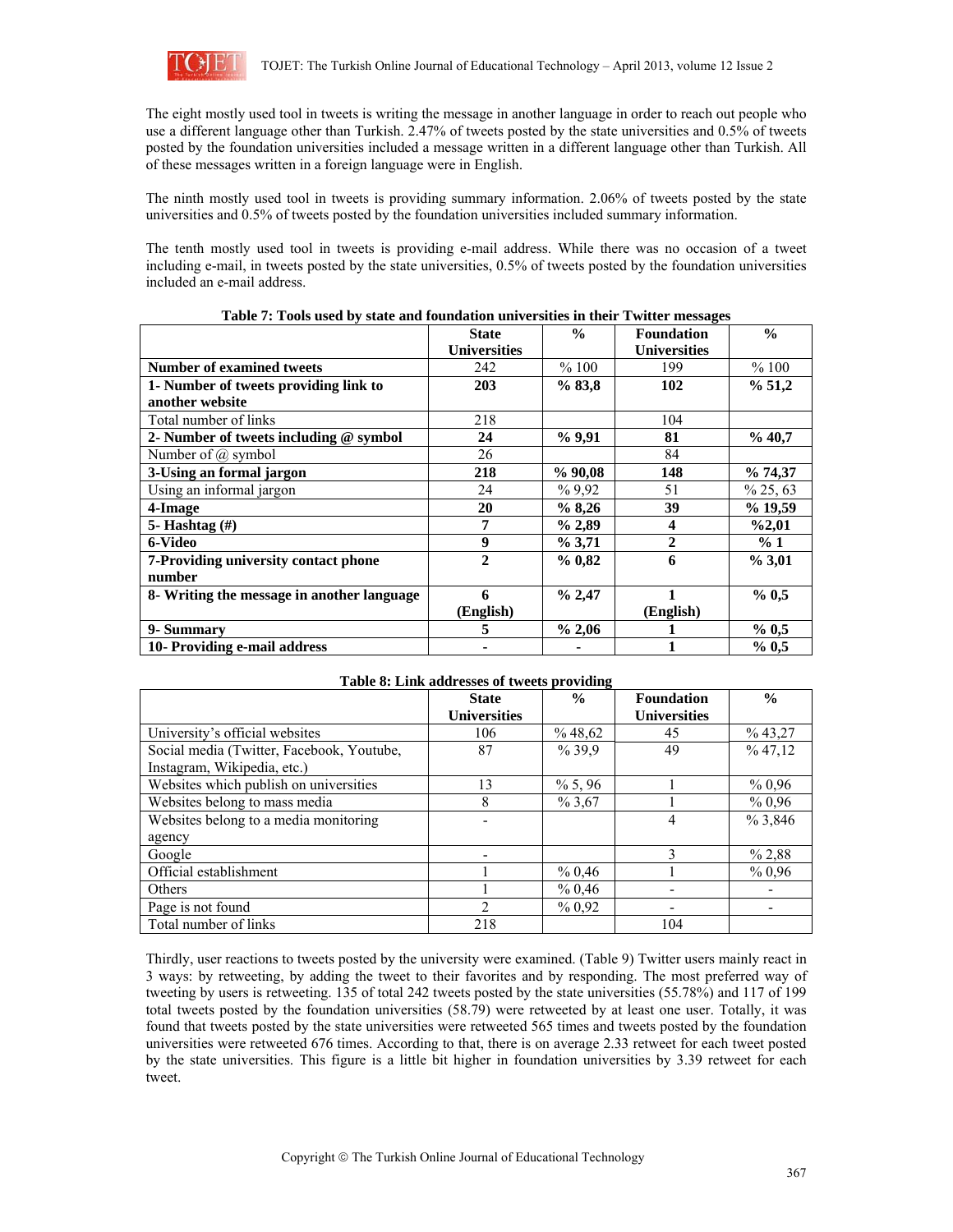

Second most preferred way of tweeting by users is adding the tweet to favorites. 52 (21.48%) tweets posted by the state universities and 32 tweets posted by the foundation universities (16.08%) were added to the favorites by at least one user. Totally 104 tweets by the state universities and 48 tweets by the foundation universities (58.79) were found as added to the favorites. According to that, there is on average 0.42 cases of adding of a tweet to favorites for each tweet posted by the state universities. This figure is 0.24 in foundation universities.

Third most preferred way of tweeting by users is starting a conversation by responding to a tweet or joining to an existing conversation. Users may send comments, suggestions, questions and greeting messages. 24 tweets posted by the state universities (9.91%) and 41 tweets posted by the foundation universities (20.6%) were responded by at least one user. Totally 35 tweets for the state universities and 72 tweets for the foundation universities were responded by users. 25 users (71%) positively and 10 (29%) users negatively responded to tweets posted by the state universities whereas 54 users (75%) positively and 18 (25%) users negatively responded to tweets posted by the foundation universities.

University responses to the response tweets of the users were examined as well. (Table 10) It was seen that the state universities responded to 2 of 35 response tweets (5.41%) whereas foundation universities responded to 20 of 72 response tweets (27.77%). One of the response tweets responded by the state universities was positive and the other one was negative. 17 out of 20 response tweets by the foundation universities were positive and remaining 2 were negative. It was not possible to determine whether 1 remaining tweet was positive or not since the tweet was not available on the Twitter page.

|                                                    | <b>State</b><br><b>Universities</b> | $\frac{6}{6}$ | <b>Foundation</b><br><b>Universities</b> | $\frac{0}{0}$ |  |
|----------------------------------------------------|-------------------------------------|---------------|------------------------------------------|---------------|--|
| Total number of tweets examined                    | 242                                 | $100\%$       | 199                                      | %100          |  |
| Number of retweets by at least one user            | 135                                 | 55.78%        | 117                                      | 58.79%        |  |
| <b>Total retweets to all tweets</b>                | 565                                 |               | 676                                      |               |  |
| Number of adding to favorites by at least one user | 52                                  | 21.48%        | 32                                       | 16.08%        |  |
| Total number of adding to favorites                | 104                                 |               | 48                                       |               |  |
| Number of responses to tweets by at least one user | 24                                  | $9.91\%$      | 41                                       | 20.6%         |  |
| Total number of responses to tweets                | 35                                  |               | 72                                       |               |  |

### **Table 9: Numbers of retweets, adding to favorites and responses by users to tweets posted by the state and the foundation universities**

# **Table 10: Numbers of response tweets by users to tweets posted by the state and the foundation universities.**

|                                                                                                                              | <b>State</b><br><b>Universities</b> | $\frac{0}{0}$ | <b>Foundation</b><br><b>Universities</b> | $\frac{0}{0}$ |
|------------------------------------------------------------------------------------------------------------------------------|-------------------------------------|---------------|------------------------------------------|---------------|
| Total number of response tweets by users                                                                                     | 35                                  | 100%          | 72                                       | 100%          |
| Total number of positive response tweets by users                                                                            | 25                                  | 71%           | 54                                       | 75%           |
| Total number of negative response tweets by users                                                                            | 10                                  | 29%           | 18                                       | 25%           |
| response tweets of universities to<br>Number of<br>questions, suggestions and messages posted by users in<br>a conversation. | 2                                   | $100\%$       | 20                                       | 100%          |
| Number of positive response tweets by universities                                                                           |                                     | 50%           | 17                                       | 85%           |
| Number of negative response tweets by universities                                                                           |                                     | 50%           | $\mathfrak{D}$                           | 10%           |
| Number of response tweets by universities whose<br>content was not clear                                                     |                                     |               |                                          | $5\%$         |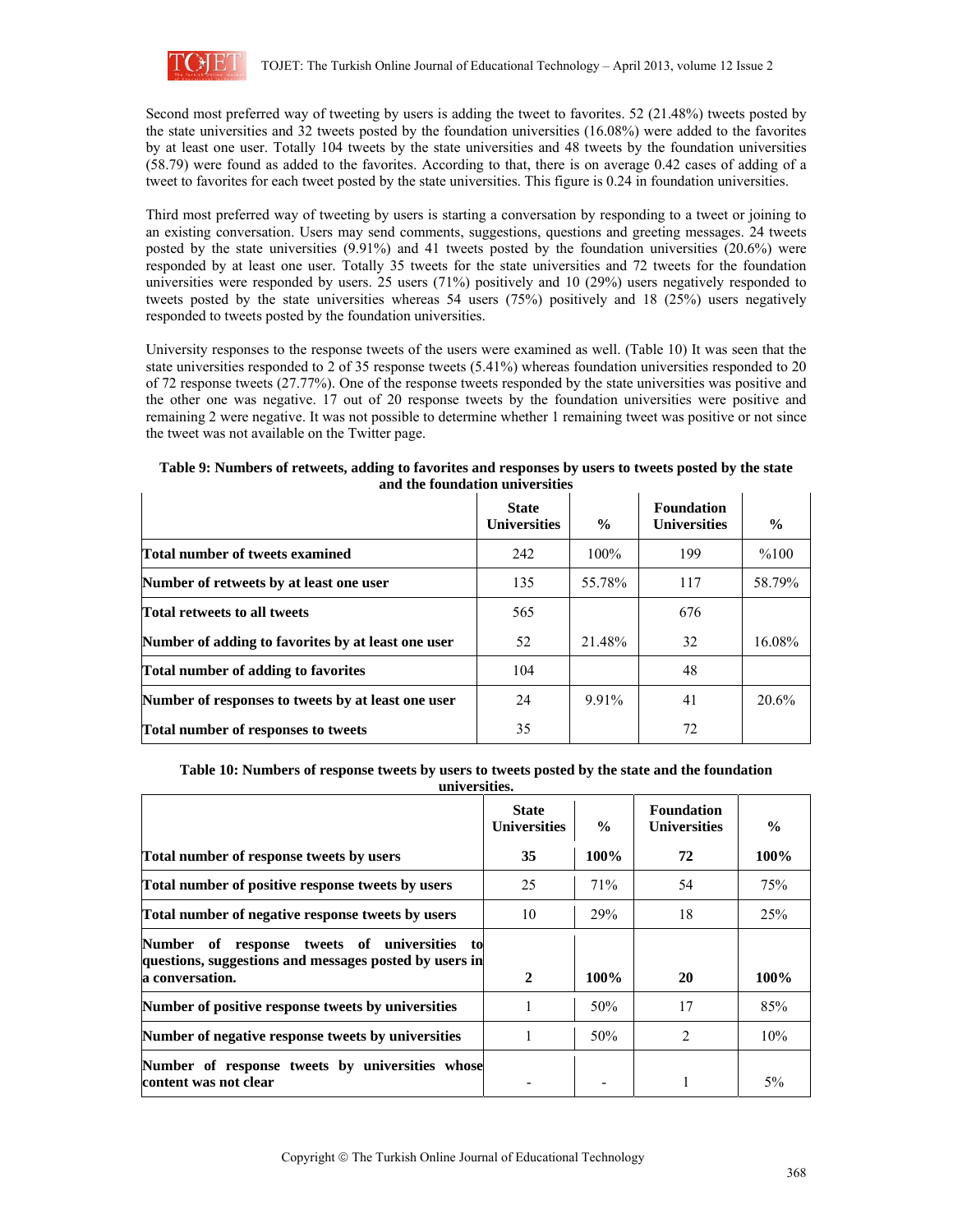

### **4. ARGUMENT AND CONCLUSION**

There are 7 main subjects visible in the tweets posted by the most followed ten state and foundation universities on Twitter. These are: Information about the university, the ways of reaching and contacting the university, easier and faster access to information relating to the university and to services offered, admissions to the university/ announcements and conditions to join events, services and resources, other institutions' activities relating to the university, scientific data and messages of condolences, commemorations, greetings for special days and get-well messages. Followers of universities on Twitter thus are able to follow the developments in their university and are able to learn their university's way of thinking by these means even though they are physically far from their university.

When the state and the foundation universities are compared by the subjects of the tweets they posted, it was seen that the state universities mainly attempts to provide information on "infrastructural facilities, campus life and support services" while the foundation universities attempts to provide information on "works and services provided by the university". Second subject which is sought to be answered in the Twitter messages is "works and services provided by the university" for the state universities and "infrastructural facilities, campus life and support services" for the foundation universities. Third and fourth subject included in the tweets of both state and foundation universities are the same. Both have "admissions to the university/ announcements and conditions to join events, services and resources" as their third subject and "What we produce as a result of works we conduct?" as the fourth subject.

Universities do not use Twitter only for promoting the university and providing information for their followers but also for responding to questions received from their followers. Because social media, by facilitating the communication, enable the users rapidly exchange information among them and get responses to their questions. Universities respond to questions received via Twitter by using Twitter so that other users were informed about the subject as well. Questions received via Twitter were responded by using Twitter in 5.78% of tweets posted by the state universities and 31.15% of tweets posted by the foundation universities. Based on these figures, it is seen that the foundation universities are using Twitter in order to respond to questions received via Twitter more than that of the state universities.

It was examined as well which tools were used by the universities on Twitter. Most used tools are as follows: providing link to another website in the body of tweet message, citing a Twitter address of another user in the body of tweet, using an informal jargon in writing the tweets, posting images, using a hashtag constructed by using # symbol, attaching videos, sending tweets in different languages, involving summary information and providing e-mail address.

Mostly used means among others by universities on Twitter is "providing link to another website". There were links provided in 83.8% of tweets posted by state universities and in 51.2% of tweets posted by foundation universities. Most links provided by universities belong to their official websites. Official university websites was followed by social media. Twitter, Facebook and YouTube are most linked social media. Social media content mostly consisted of shared video and image. Websites which publish on universities ranks third while mass media ranks fourth in links. By utilizing links, universities are able to use effectively 140 characters of space provided by Twitter and enable other users get detailed information by simply clicking if needed. Links are not just a means of communication but also may act as a catalyzer to direct users to a desired address when used.

The second most used tools is citing a Twitter address of another user in the body of tweet and therefore, sending the message to this very user as well. By doing so, it is aimed at raising attention of other users which are considered to be related with the subject and with the message. 9.91% of the tweets posted by the state universities and 40.7% of the tweets posted by the foundation universities include a Twitter address of another user. Based on these figures, it is seen that the foundation universities use this means approximately more than state universities do.

The third most used tool in tweets is using an informal jargon when writing the tweets. Social media by itself is far from being formal and distinct from other means of communications by being a convenient communication platform. Thus using an informal jargon instead of a formal one seems more appropriate for Twitter. 9.91% of the tweets posted by the state universities and 25.62% of the tweets posted by the foundation universities use an informal jargon. Based on that, foundation universities use a more appropriate way of expression than state universities do.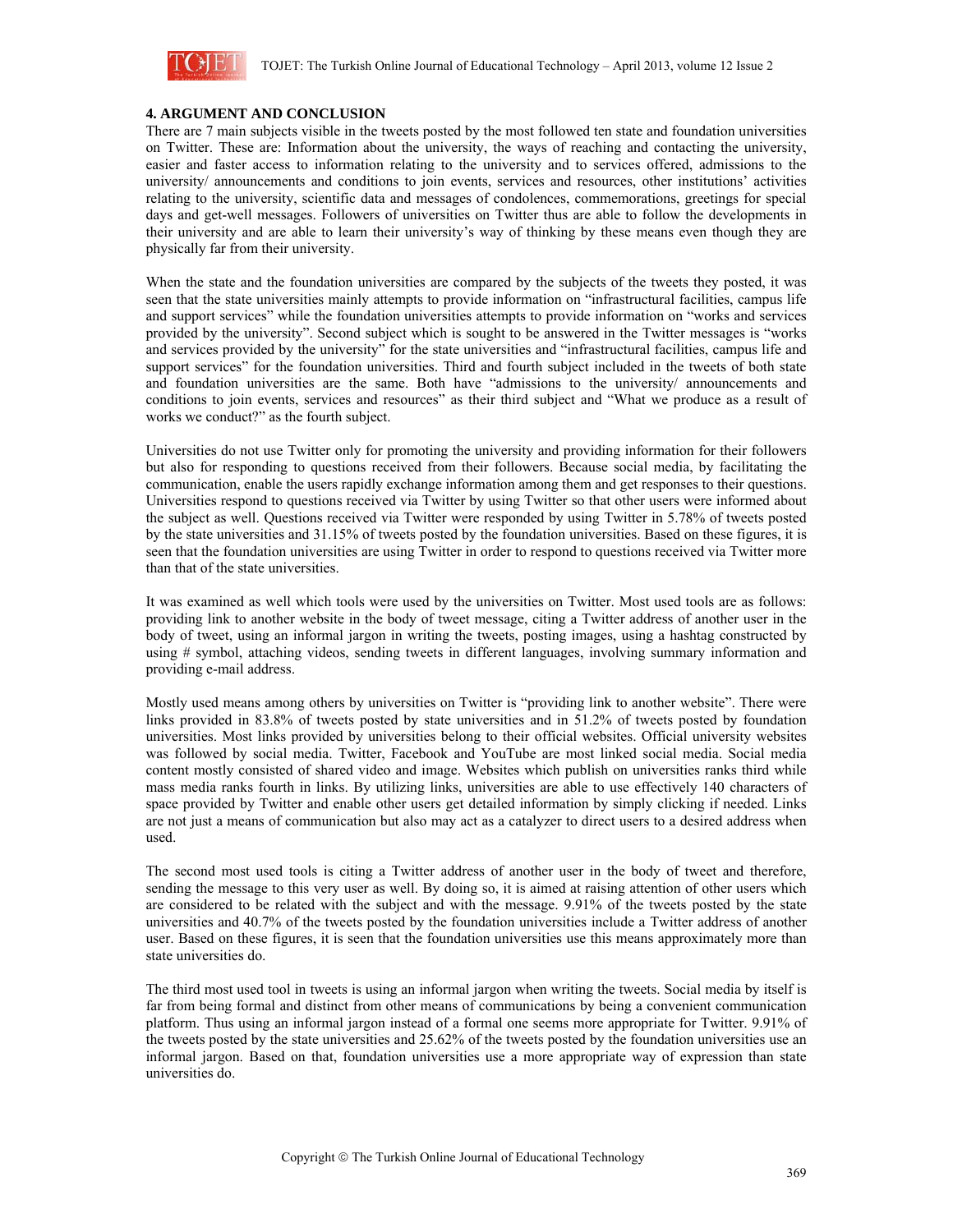

The fourth most used tool in tweets is including an image relating to the message. 8.26% of the tweets posted by the state universities and 19.59% of the tweets posted by the foundation universities also include an image. Attaching an image to a message is becoming ever easier since digital cameras as well as cell phones and tablet computers with features of capturing images are becoming available widespread. However, most tweets posted by the universities do not include visual materials such as photographs or images. Figures tell us that foundation universities use this feature more than the state universities do. Images tough may be much more effective than words in delivering a message.

Using a subject title constructed by using # symbol, posting videos, posting tweets in different languages, involving summary information and providing phone number and e-mail address are very occasionally used tools.

Using a hashtag starting with the symbol  $#$  encourages the users to think and write tweets on the same subject title. When hashtags are properly and effectively used, they have the potential to play a key role in supporting the sense of belonging and keeping the conscious of being a community member alive. Furthermore, it is possible that the subject may be draw attention of many others with the usage of hashtags by many users at the same time. For this reason, more frequently use of words marked with # by the universities will be helpful to make an effective use of social media.

Shooting, fictionalizing and broadcasting a video with its original sound effect or sometimes with an embedded music piece are more commonly available within minutes with the help of digital cameras, cell phones featuring video cameras and video editing software. YouTube facilitate the broadcasting as well. However, it is seen that the video sharing is not widely used by the universities. Universities which operate in a vivid campus environment and conduct many daily activities use this feature more often and may more effectively communicate the activities and the campus life to users.

Demassification feature of the new media brought about the opportunity to broadcast and publish the content by considering the individual characteristics of different users. This feature provides unique opportunities to reach to scientists who are working in the different parts of the world and speaking different languages, to private and public institutions related with the universities, to mass media, and to prospective students and their families. New Twitter accounts may be opened in order to post tweets in different languages as well as posting tweets in Turkish or in different languages from the existing account. It turned out that universities rarely post tweets in different languages. Limited number of tweets in English posted by the universities on the accomplishments and the vision of the university hints that universities actually grasped the importance of this feature. Using different languages in tweets may indeed help to communicate with different people living in the different places of the world and speaking different languages.

User reaction to tweets posted by the universities was also examined. It is concluded that the user's most common reaction is retweeting the tweets. 55.78% of the tweets posted by the state universities and 58.79% of the tweets posted by the foundation universities were shared by retweeting by at least one user. By retweeting, users are able to share the tweets posted by the universities with their followers and enable the tweets to be circulated more inside the social media network. It is advised that the universities aim to increase the number of retweets in order to reach to more users.

The most preferred second and third means are "adding the tweet to favorites" and "starting a conversation by responding to a tweet or joining to an existing conversation" respectively. Users are able deliver their positive/negative comments, suggestions, questions or greeting messages in their responses. It was also examined to what extent the universities respond to the user responses. State universities responded 2 of 35 tweets (5.41%) whereas the foundation universities responded 20 of 72 tweets (27.77%) posted by the users. Social media indeed is an effective environment to interact, yet, universities seem responding very occasionally to tweets received as a response to tweets posted by them. Based on the figures, foundation universities are much more eager to respond to response tweets than the state universities are. Most of the responded tweets are positive. This means that user's chance of getting a response to their tweets increases when they post a tweet of positive content. Likewise, the universities will also have the chance of correcting a negative idea by responding to a negative tweet even though it carries a risk of encouraging continuously negative tweets. These cases call for an optimum approach structured by the experience and the knowledge of the university. Responding will be especially helpful to inform the users and clarify the subject if tweet in question is thought to be based on a wrong information or miscommunication.